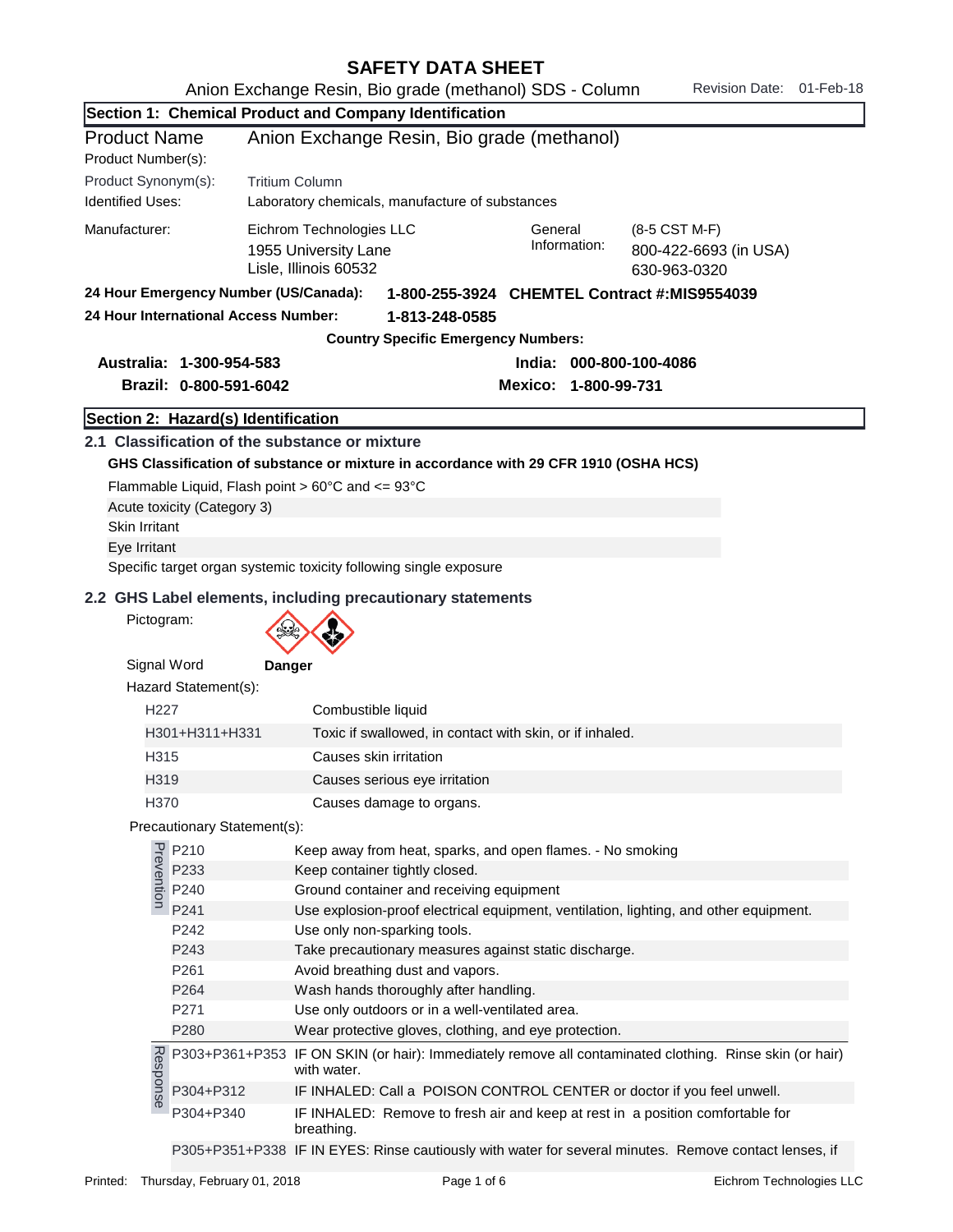|          |                  | Anion Exchange Resin, Bio grade (methanol) SDS - Column                                 | <b>Revision Date:</b> | 01-Feb-18 |
|----------|------------------|-----------------------------------------------------------------------------------------|-----------------------|-----------|
|          |                  | present and easy to do. Continue rinsing.                                               |                       |           |
|          | P332+P313        | If skin irritation occurs, seek medical attention.                                      |                       |           |
|          | P337+P313        | If eye irritation persists, get medical attention.                                      |                       |           |
|          | P362+P364        | Take off contaminated clothing and wash before reuse.                                   |                       |           |
|          | P370+P378        | In case of fire: Use foam, CO2, or dry chemical for extinction.                         |                       |           |
| Storage  | P403+P235        | Store in a well-ventilated place. Keep cool.                                            |                       |           |
| Disposal | P <sub>501</sub> | Dispose of contents/container in accordance with federal, state, and local regulations. |                       |           |

|                                                                                                                                                                                                            | P403+P235<br>Storage                                               | Store in a well-ventilated place. Keep cool.                                            |                     |                  |  |  |  |
|------------------------------------------------------------------------------------------------------------------------------------------------------------------------------------------------------------|--------------------------------------------------------------------|-----------------------------------------------------------------------------------------|---------------------|------------------|--|--|--|
|                                                                                                                                                                                                            | P <sub>501</sub><br>Disposal                                       | Dispose of contents/container in accordance with federal, state, and local regulations. |                     |                  |  |  |  |
|                                                                                                                                                                                                            | 2.3 Hazards Not Otherwise Classified (HNOC) or not covered by GHS: |                                                                                         |                     |                  |  |  |  |
|                                                                                                                                                                                                            |                                                                    | Section 3: Composition / Information on Ingredients                                     |                     |                  |  |  |  |
| Component                                                                                                                                                                                                  |                                                                    |                                                                                         | CAS Number          | Percentage Range |  |  |  |
| De-ionized water                                                                                                                                                                                           |                                                                    |                                                                                         | 007732-18-5         | 55-64%           |  |  |  |
| Phosphonic acid, ethenylidene bis-, tetrakis (1-methylethyl)<br>ester, polymer with ethenyl benzene, 2-propenenitrile, and<br>diethenylbenzene, dibenzoyl peroxide initiated, sulfonated<br>and hydrolyzed |                                                                    | 174851-91-3                                                                             | 14-20%              |                  |  |  |  |
| Styrene, divinylbenzene and ethylstyrene copolymer,<br>chloromethyl trimethylamine functionalized in the chloride<br>form                                                                                  |                                                                    | 69011-19-4                                                                              | 13-17%              |                  |  |  |  |
| Methanol                                                                                                                                                                                                   |                                                                    |                                                                                         |                     | $5 - 6%$         |  |  |  |
|                                                                                                                                                                                                            | Nonionic Acrylic Ester Polymer                                     |                                                                                         | <b>Trade Secret</b> | $2 - 4%$         |  |  |  |

| Section 4: First-aid Measures                                                 |                                                                                                                                                                                                                                                                    |  |
|-------------------------------------------------------------------------------|--------------------------------------------------------------------------------------------------------------------------------------------------------------------------------------------------------------------------------------------------------------------|--|
| Ingestion                                                                     | IF SWALLOWED: IMMEDIATELY call a POISON CONTROL CENTER or doctor.                                                                                                                                                                                                  |  |
| <b>Skin Contact</b>                                                           | Wash immediately with soap and copious amounts of water. Remove and wash<br>contaminated clothing promptly. If irritation develops, seek medical attention.                                                                                                        |  |
| Eye Contact                                                                   | IF IN EYES: Rinse cautiously with water for several minutes. Remove contact<br>lenses, if present and easy to do. Continue rinsing.                                                                                                                                |  |
|                                                                               | If eye irritation persists, get medical attention.                                                                                                                                                                                                                 |  |
| Inhalation                                                                    | IF INHALED: Remove to fresh air and keep at rest in a position comfortable for<br>breathing.                                                                                                                                                                       |  |
| Most important symptoms and effects,<br>both acute and delayed                | Eye contact: Redness of eye tissue. Lacrimation.                                                                                                                                                                                                                   |  |
|                                                                               | Ingestion/Inhalation/Skin Contact: Nauseau. Vomiting. Symptoms that may appear<br>later (after absorption of high quantities): change in haemogramme/blood<br>composition, headache, feeling of weakness, abdominal pain, muscular pain,<br>central nervous system |  |
|                                                                               | depression, dizziness, mental confusion, drunkeness, coordination disorders,<br>disturbed motor response, disturbances of consciousness, visual disturbances,<br>blindness, respiratory difficulties, and cramps/uncontrolled muscular contractions.               |  |
|                                                                               | Chronic symptoms: Red skin, dry skin, skin rash/inflammation, headache, disturbed<br>tactile sensibility, visual disturbances, sleeplessnes, gastointestinal complaints,<br>cardiac and blood circulation effects.                                                 |  |
| Indication of any immediate medical<br>attention and special treatment needed | Treat as methanol exposure - quantity less than 10% of liquid volume.                                                                                                                                                                                              |  |
|                                                                               |                                                                                                                                                                                                                                                                    |  |

| Section 5: Firefighting Measures        |                                                                                                      |                          |
|-----------------------------------------|------------------------------------------------------------------------------------------------------|--------------------------|
| <b>Extinguishing Media</b>              | Foam, CO2, Dry Chemical                                                                              |                          |
| Fire and Explosion Hazards              | Highly toxic and irritating fumes may be released and extinguishing water runoff may<br>be toxic.    |                          |
| <b>Protective Equipment</b>             | Wear positive pressure self-contained breathing apparatus and full personal<br>protective equipment. |                          |
| Thursday, February 01, 2018<br>Printed: | Page 2 of 6                                                                                          | Eichrom Technologies LLC |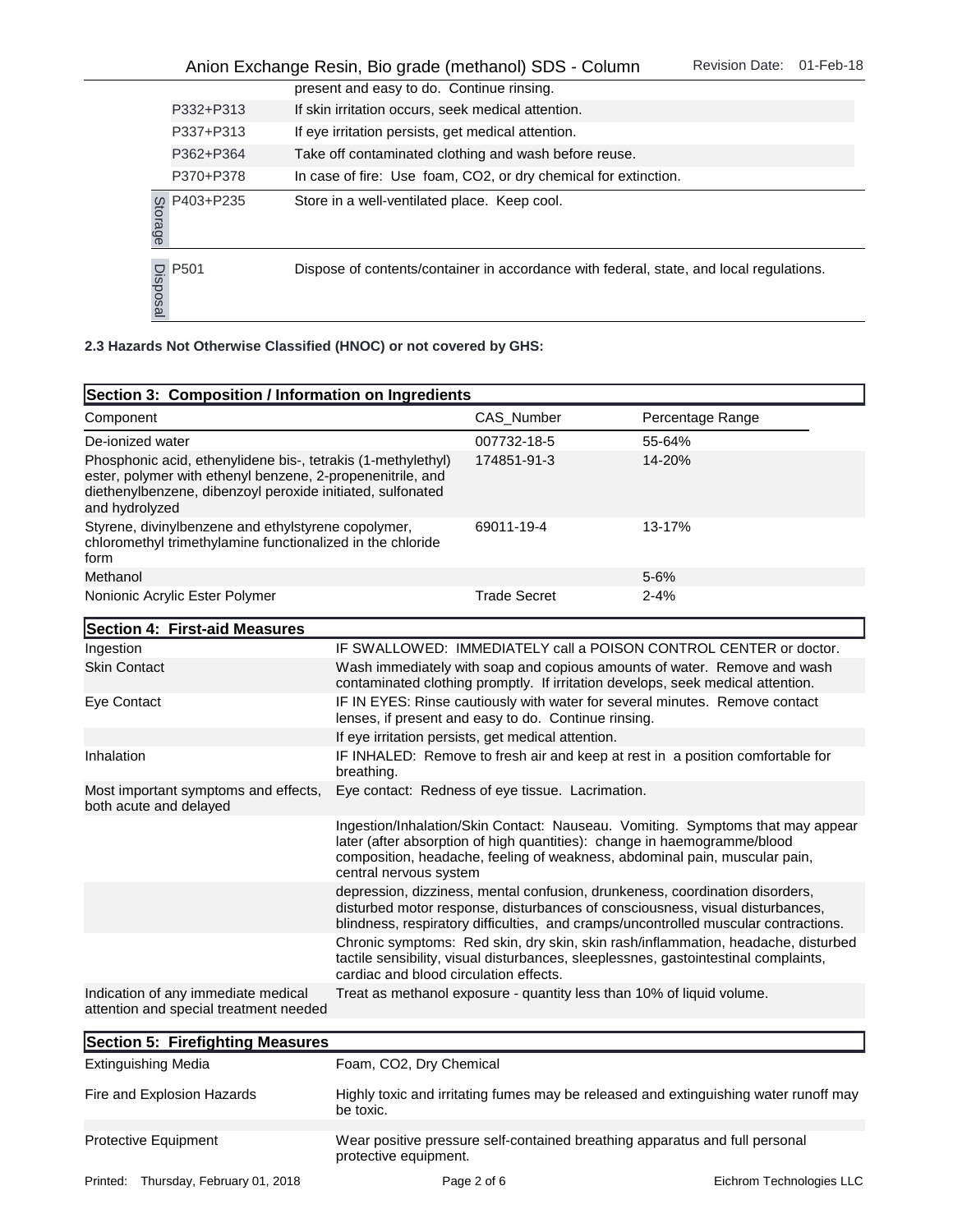| Special Hazards                                       |                                 | Possible combustion products include carbon oxides, nitrogen oxides, chlorine.<br>Possible combustion products include, but are not limited to: alkylbenzenes,<br>vinylbenzenes, phenol, phosphoric acid, carbon dioxide, sulfur oxides, water,<br>organic sulfonates. |                                                                               |                                                                                                                    |  |  |
|-------------------------------------------------------|---------------------------------|------------------------------------------------------------------------------------------------------------------------------------------------------------------------------------------------------------------------------------------------------------------------|-------------------------------------------------------------------------------|--------------------------------------------------------------------------------------------------------------------|--|--|
| Section 6: Accidental Release Measures                |                                 |                                                                                                                                                                                                                                                                        |                                                                               |                                                                                                                    |  |  |
| Personal precautions                                  |                                 | Avoid breathing vapors, mist, or gas. See section 8.<br>Surface may be slippery.                                                                                                                                                                                       |                                                                               |                                                                                                                    |  |  |
| and clean-up                                          |                                 | Use proper personal protect equipment (specified in section 8)<br>Methods and materials for containment Use adsorbent material to collect liquid component                                                                                                             |                                                                               |                                                                                                                    |  |  |
|                                                       |                                 | Sweep up material and transfer to a suitable container for disposal.                                                                                                                                                                                                   |                                                                               |                                                                                                                    |  |  |
|                                                       |                                 |                                                                                                                                                                                                                                                                        | Ventilate area and wash spill site after material pickup is complete.         |                                                                                                                    |  |  |
| Reference to other sections                           |                                 | For disposal see section 13.                                                                                                                                                                                                                                           |                                                                               |                                                                                                                    |  |  |
| Section 8: Exposure Controls / Personal Protection    |                                 |                                                                                                                                                                                                                                                                        |                                                                               |                                                                                                                    |  |  |
| <b>Control Parameters</b>                             |                                 |                                                                                                                                                                                                                                                                        | Per ACGIH, TLV-TWA for Methanol is 200 ppm.                                   |                                                                                                                    |  |  |
|                                                       |                                 |                                                                                                                                                                                                                                                                        | Per ACGIH, TLV-STEL for Methanol is 250 ppm.                                  |                                                                                                                    |  |  |
|                                                       |                                 | Per OSHA, PEL-TWA for Methanol is 200 ppm.                                                                                                                                                                                                                             |                                                                               |                                                                                                                    |  |  |
|                                                       |                                 |                                                                                                                                                                                                                                                                        | Per OSHA, PEL-TWA for Methanol is 260mg/m3.                                   |                                                                                                                    |  |  |
| <b>Exposure Controls</b>                              |                                 | immediately after handling the product.                                                                                                                                                                                                                                | Avoid contact with skin, eyes, and clothing. Wash hands before breaks and     |                                                                                                                    |  |  |
|                                                       |                                 | Do not eat, drink or smoke when using this product.                                                                                                                                                                                                                    |                                                                               |                                                                                                                    |  |  |
| Body protection                                       |                                 |                                                                                                                                                                                                                                                                        | Wear protective gloves, clothing, and eye protection.                         |                                                                                                                    |  |  |
| Respiratory protection                                |                                 | Do not breathe dust or mist.                                                                                                                                                                                                                                           |                                                                               |                                                                                                                    |  |  |
| Section 9: Physical Properties                        |                                 |                                                                                                                                                                                                                                                                        |                                                                               |                                                                                                                    |  |  |
| Information on basic physical and chemical properties |                                 |                                                                                                                                                                                                                                                                        |                                                                               |                                                                                                                    |  |  |
| Appearance:                                           | Powder-Liquid Mixture<br>liquid | Layers of off-white/amber/ brown,<br>spherical beads in a colorless                                                                                                                                                                                                    | <b>Explosion Limits</b><br>(Upper/Lower):                                     | Methanol:<br>Upper explosion limit: $36\%$ (v).<br>Lower explosion limit: 6% (v).<br>No data for other components. |  |  |
| Odor:                                                 | low to none                     |                                                                                                                                                                                                                                                                        | Flash Point:                                                                  | 62 °C (methanol-water)                                                                                             |  |  |
| Odor Threshold:                                       | Not Established                 |                                                                                                                                                                                                                                                                        | Flammability:                                                                 | Not Established                                                                                                    |  |  |
| pH:                                                   | Not established                 |                                                                                                                                                                                                                                                                        | Autolgnition Temperature:                                                     | 425 °C                                                                                                             |  |  |
| <b>Melting Point:</b>                                 | established for beads           | -6 °C (methanol-water); Not                                                                                                                                                                                                                                            | Decomposition<br>Temperature                                                  | Not Established                                                                                                    |  |  |
| <b>Boiling Point:</b>                                 |                                 | 92 °C (approximate for methanol-<br>water); Not established for beads                                                                                                                                                                                                  | VaporPressure:                                                                | 130 hPa at 20°C (methanol<br>only); not established for mixture                                                    |  |  |
| <b>Relative Density:</b>                              | Not established                 |                                                                                                                                                                                                                                                                        | VaporDensity:                                                                 | 1.11 (for methanol only)                                                                                           |  |  |
| Solubility:<br><b>Partition Coefficient:</b>          |                                 | (in water) Beads are insoluble<br>-0.77 (log Pow for methanol only)                                                                                                                                                                                                    | <b>Evaporation Rate:</b>                                                      | Not Established                                                                                                    |  |  |
| Viscosity:                                            | Not Established                 |                                                                                                                                                                                                                                                                        |                                                                               |                                                                                                                    |  |  |
| Section 10: Stability and Reactivity                  |                                 |                                                                                                                                                                                                                                                                        |                                                                               |                                                                                                                    |  |  |
| Reactivity                                            |                                 |                                                                                                                                                                                                                                                                        | No hazardous reactions if stored and handled as indicated.                    |                                                                                                                    |  |  |
|                                                       |                                 |                                                                                                                                                                                                                                                                        |                                                                               |                                                                                                                    |  |  |
| <b>Chemical Stability</b>                             |                                 |                                                                                                                                                                                                                                                                        | Stable under normal handling and storage conditions.                          |                                                                                                                    |  |  |
| Hazardous reactions                                   |                                 | Reacts with strong oxidizing agents.<br>Toxic fumes may be released if heated above the decomposition point.                                                                                                                                                           |                                                                               |                                                                                                                    |  |  |
|                                                       |                                 | polymerization will not occur.                                                                                                                                                                                                                                         | No hazardous reactions are expected in normal laboratory use. Hazardous       |                                                                                                                    |  |  |
| <b>Conditions to Avoid</b>                            |                                 | discharge.                                                                                                                                                                                                                                                             | Avoid all sources of ignition; heat, sparks, open flame. Avoid electro-static |                                                                                                                    |  |  |
| Materials to Avoid                                    |                                 |                                                                                                                                                                                                                                                                        | Contact with strong oxidizers will degrade material.                          |                                                                                                                    |  |  |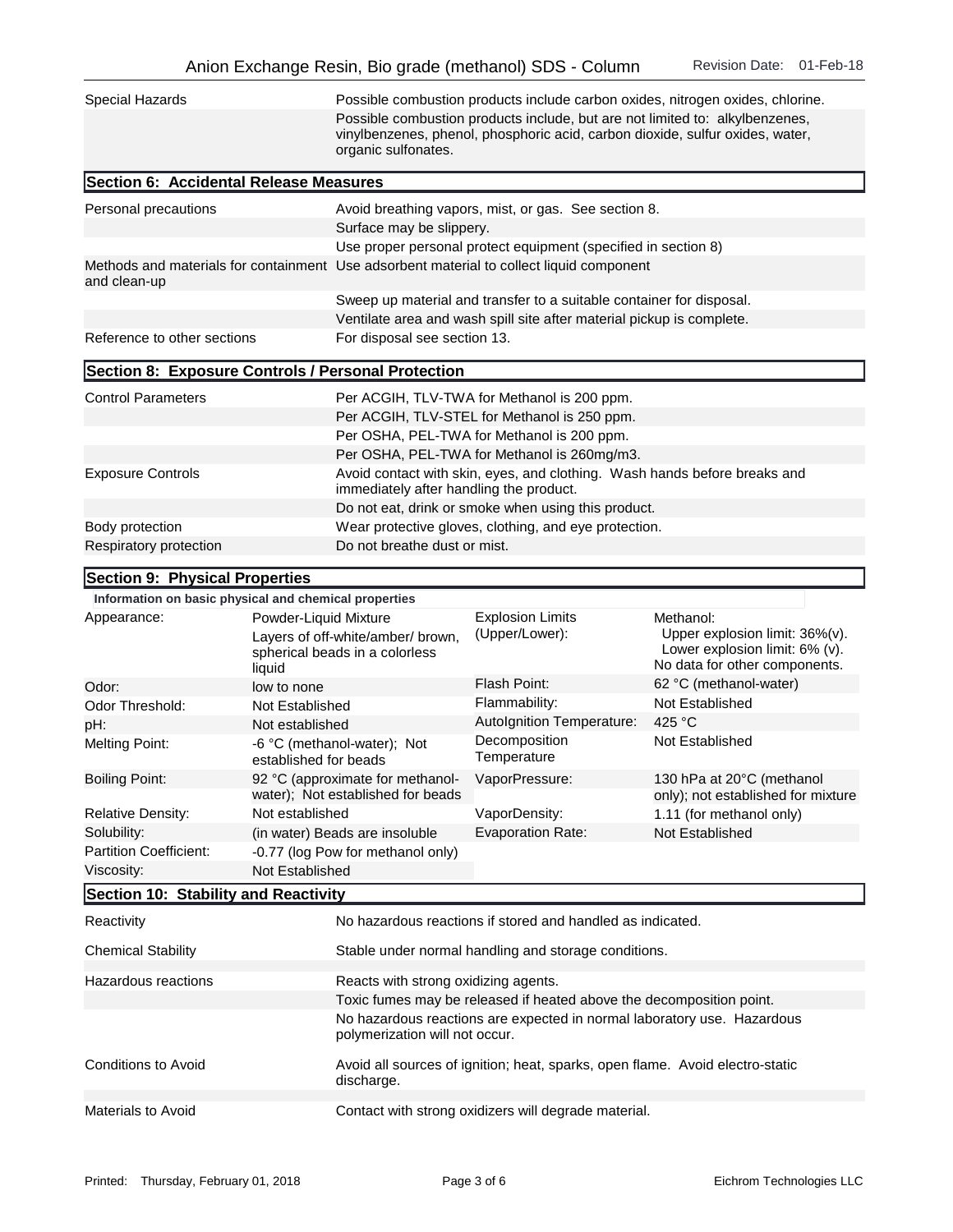| Hazardous decomposition Products             | Decomposition products depend upon temperature, air supply, and the presence of<br>other materials. Decomposition products can include and are not limited to:<br>Chlorinated hydrocarbons, aromatic compounds, hydrocarbons, hydrogen chloride,<br>and organic amines |                          |
|----------------------------------------------|------------------------------------------------------------------------------------------------------------------------------------------------------------------------------------------------------------------------------------------------------------------------|--------------------------|
|                                              | Possible combustion products include phosphorous oxides, phosphoric acid, carbon<br>dioxide, and carbon monoxide; additional unidentified organic compounds may also<br>be produced.                                                                                   |                          |
| Section 11: Toxicology Information           |                                                                                                                                                                                                                                                                        |                          |
|                                              |                                                                                                                                                                                                                                                                        |                          |
|                                              | The product has not been tested. The statements on toxicology have been derived<br>from the properties of the individual components.                                                                                                                                   |                          |
| Other                                        |                                                                                                                                                                                                                                                                        |                          |
|                                              | The amount of methanol that can cause severe methanol poisoning is very small:<br>Assuming that 100% methanol fuel is swallowed, the poisonous dose is less than<br>two tablespoons (28 ml) for a typical adult.                                                       |                          |
| <b>Acute Toxicity</b><br><b>Oral Effects</b> | Acute toxicity via the oral route of administration due to powders is expected to be<br>low.                                                                                                                                                                           |                          |
|                                              | Liquid Solution: Estimated Oral LD50 is >55,000 mg/kg(rat). Toxicity classification<br>based upon OSHA rules for >1% mixture component. [Oral LD50 for Methanol is<br>>5000 mg/kg (rat).]                                                                              |                          |
|                                              | Methanol: 143 mg/kg LDLo in humans. Eye/Optic nerve neuropathy.<br>Gastrointestinal nausea or vomiting. Dyspnea of lungs, thorax, or respiration.                                                                                                                      |                          |
| <b>Inhalation Effects</b>                    | Methanol: 7,000 mg/kg LD50 in monkeys. Muscle weakness, ataxia, coma.<br>No data available for acute inhalation effects of this product. Toxicity classification                                                                                                       |                          |
|                                              | based upon >1% Methanol. [LC50 inhalation for Methanol is 85 mg/l/4h (rat) or<br>64,000 ppm/4h (rat).]                                                                                                                                                                 |                          |
|                                              | Methanol: 300 ppm LDLo in humans. Headache. Other changes to lungs, thorax,<br>or respiration. Eye visual field changes.                                                                                                                                               |                          |
| <b>Dermal Effects</b>                        | Liquid Solution: Estimated Dermal LD50 is >175,000 (rabbit) mg/kg. Toxicity<br>classification based upon >1% Methanol. [Dermal LD50 for Methanol is 15,800<br>mg/kg (rabbit).]                                                                                         |                          |
|                                              | Dermal LD50 > 5,000 mg/kg (rabbit) - Acrylic Polymer. Dermal LD50 for other<br>powder components has not been determined.                                                                                                                                              |                          |
| Skin corrosion/irritation                    |                                                                                                                                                                                                                                                                        |                          |
|                                              | Prolonged exposure to powder not likely to cause significant skin irritation. May<br>cause more severe response if skin is abraded (scratched or cut).                                                                                                                 |                          |
|                                              | Liquid Solution: Repeated direct skin contact with methanol can cause dermatitis<br>with dryness and cracking.                                                                                                                                                         |                          |
| Serious eye damage/irritation                |                                                                                                                                                                                                                                                                        |                          |
|                                              | Powder: May cause slight temporary eye irritation or corneal injury due to<br>mechanical action.                                                                                                                                                                       |                          |
| Respiratory or skin sensitization            | Liquid Solution: Repeated exposure will cause eye irritation.                                                                                                                                                                                                          |                          |
| Germ Cell Mutagenicity                       | No data available regarding respiratory or skin sensitization effects of this product.                                                                                                                                                                                 |                          |
|                                              | No data available regarding mutagenic effects of this product.                                                                                                                                                                                                         |                          |
| Carcinogenicity                              |                                                                                                                                                                                                                                                                        |                          |
| <b>Reproductive Toxicity</b>                 | No data available regarding carcinogenic effects of this product.                                                                                                                                                                                                      |                          |
|                                              | Powder: No data available regarding reproductive effects of this product.                                                                                                                                                                                              |                          |
|                                              | Liquid Solution: There is concern of adverse developmental effects in fetuses if<br>pregnant women are exposed to methanol at levels that result in blood methanol<br>concentrations greater than 10 mg/l.                                                             |                          |
|                                              | Liquid Solution (continued): It is possible that substantially higher blood levels will<br>NOT result in developmental toxicity.                                                                                                                                       |                          |
| Specific Target Organ Toxicity               |                                                                                                                                                                                                                                                                        |                          |
| Single Exposure                              | Liquid Solution: Contains methanol. Methanol causes damage to organs (liver,<br>kidneys, central nervous system, optic nerve).<br>No data available regarding specific target organ toxicity single exposure for powder.                                               |                          |
| Thursday, February 01, 2018<br>Printed:      | Page 4 of 6                                                                                                                                                                                                                                                            | Eichrom Technologies LLC |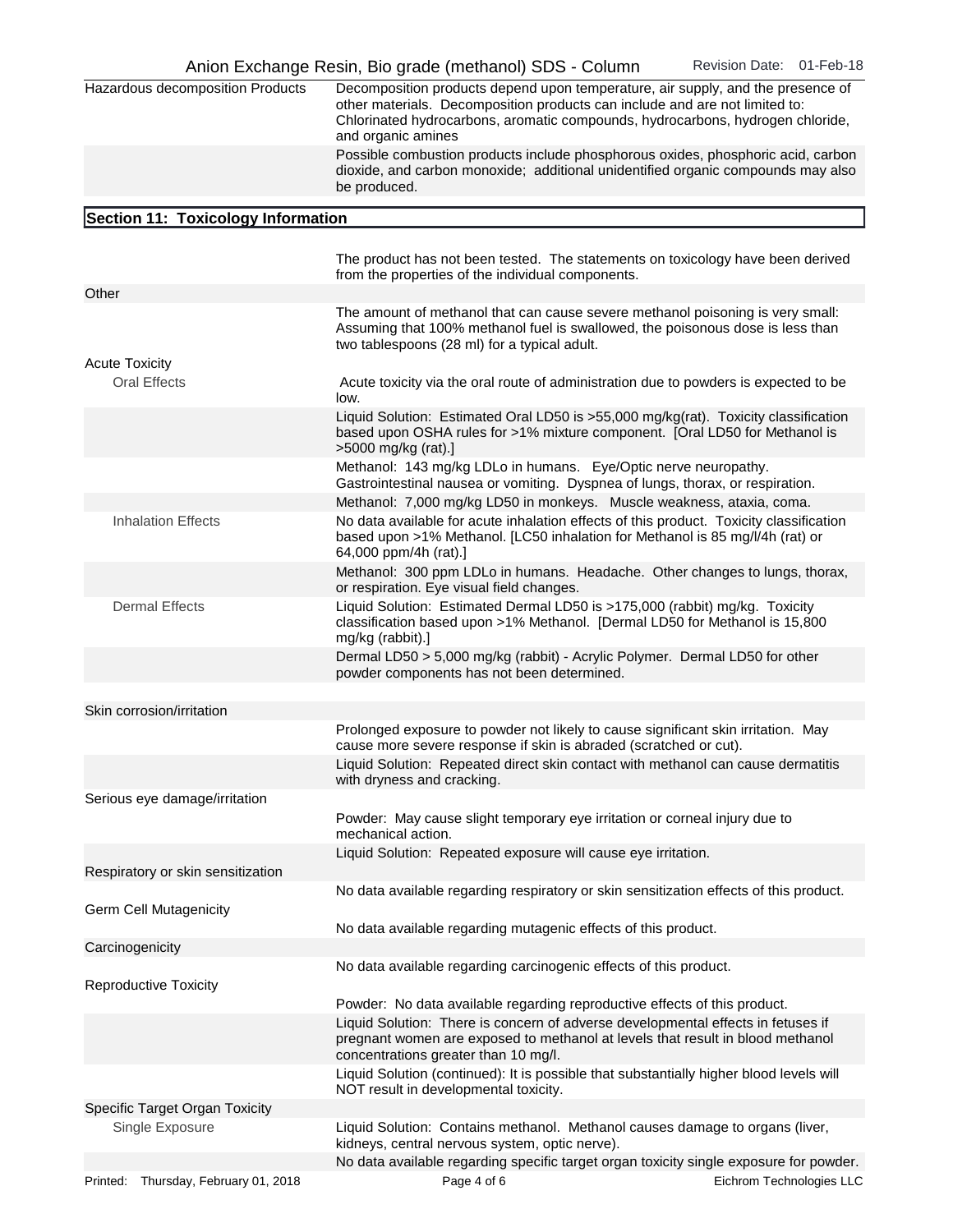|                                     | Anion Exchange Resin, Bio grade (methanol) SDS - Column<br>Revision Date: 01-Feb-18                                                                                       |
|-------------------------------------|---------------------------------------------------------------------------------------------------------------------------------------------------------------------------|
| <b>Repeated Exposure</b>            | No data available regarding specific target organ toxicity repeated exposure for<br>powder or liquid.                                                                     |
| <b>Aspiration Hazard</b>            |                                                                                                                                                                           |
|                                     | No data available regarding aspiration hazards associated with this product.                                                                                              |
| Section 12: Ecological Information  |                                                                                                                                                                           |
|                                     | No data are available on the adverse effects of this material as a whole on the<br>environment.                                                                           |
| <b>Aquatic Toxicity</b>             |                                                                                                                                                                           |
| Acute Toxicity to fish              | Methanol: 96-hr LC50 (fathead minnow, 28-29 days old): 29,400 mg/L, 25°C, 7.3<br>mg/L dissolved water, water hardness 43.5 mg/L (CaCO3) alkalinity 46.6 CaCO3,<br>pH 7.66 |
|                                     | Methanol: 96-hr LC50 (rainbow trout fingerling): 13,680 mg/L, 12°C                                                                                                        |
|                                     | Methanol: 96-hr LC0 (rainbow trout fingerling): 10,800 mg/L, 12°C                                                                                                         |
| Persistance and degradability       |                                                                                                                                                                           |
|                                     | No other data are available for persistance and degradability. Surface<br>photodegradation is expected with exposure to sunlight.                                         |
| Biodegradability                    | Methanol: Will biodegrade rapidly in soil, water, and air.                                                                                                                |
|                                     | No other data are available regarding the biodegradability of this material. No<br>appreciable biodegradation is expected.                                                |
| Bioaccumulative potential           | No data are available for bioaccumulative potential.                                                                                                                      |
| Mobility in Soil                    | No data are available for mobility in soil.                                                                                                                               |
| PBT/vPvB assessment                 | PBT/vPvB assessment not available as chemical safety assessment not<br>required/not conducted.                                                                            |
| Other                               | An environmental hazard cannot be excluded in the event of unprofessional<br>handling or disposal. Very toxic to aquatic life with long lasting effects.                  |
| Section 13: Disposal Considerations |                                                                                                                                                                           |
| General                             | Avoid disposal to sewers and local waterways.                                                                                                                             |
|                                     | Dispose of contents/container in accordance with federal, state, and local<br>regulations.                                                                                |
| Unused:                             | Bury resin in licensed landfill or burn in approved incinerator equipped with an<br>afterburner and scrubber according to local, state, and federal regulations.          |
|                                     | Burn liquid in a chemical incinerator equipped with an afterburner and scrubber.                                                                                          |
| Used:                               | For resin contaminated with hazardous materials, dispose of mixture as hazardous<br>material according to local, state, and federal regulations.                          |
| Section 14: Transport Information   |                                                                                                                                                                           |
| Ground Transport:                   | Not D.O.T. Hazardous                                                                                                                                                      |
| Section 15: Regulatory Information  |                                                                                                                                                                           |
| Canada - DSL/NDSL                   | A component, Methanol [CAS 67-56-1], is listed on the Canadian Domestic<br>Substances List.                                                                               |
| <b>US Federal Regulations</b>       |                                                                                                                                                                           |
|                                     | Toxic Substances Control Act (TSCA): This material is provided to you under the<br>research and development (R&D) exemption.                                              |
| <b>US State Regulations</b>         |                                                                                                                                                                           |
|                                     | A component, Methanol [CAS 67-56-1], is listed on the following state right to know<br>lists:<br>CA, MA, NJ                                                               |
| Section 16: Other Information       |                                                                                                                                                                           |
|                                     |                                                                                                                                                                           |